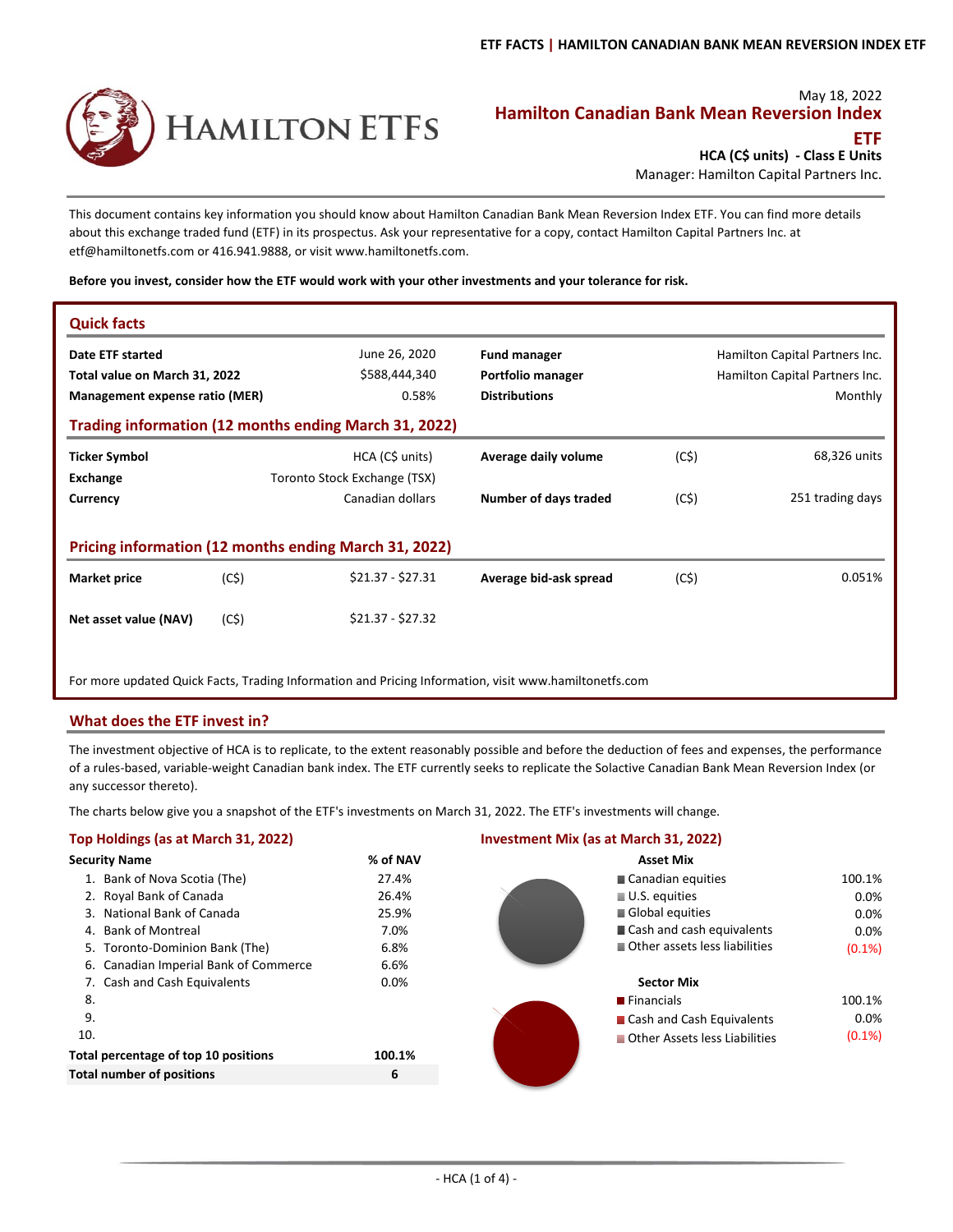# **How risky is it?**

The value of the ETF can go down as well as up. You could lose money.

One way to gauge risk is to look at how much an ETF's returns change over time. This is called "volatility".

In general, ETFs with higher volatility will have returns that change more over time. They typically have a greater chance of losing money and may have a greater chance of higher returns. ETFs with lower volatility tend to have returns that change less over time. They typically have lower returns and may have a lower chance of losing money.

#### **Risk rating**

Hamilton Capital Partners Inc. has rated the volatility of this ETF as **Medium**.

This rating is based on how much the ETF's returns have changed from year to year. It doesn't tell you how volatile the ETF will be in the future. The rating can change over time. An ETF with a low risk rating can still lose money.

|--|

50%

For more information about the risk rating and specific risks that can affect the ETF's returns, see the "Risk Factors" section of the ETF's prospectus.

#### **No guarantees**

ETFs do not have any guarantees. You may not get back the amount of money you invest.

## **How has the ETF performed?**

This section tells you how units of the ETF have performed over the past 1 year(s).

Returns, which are calculated using the ETF's net asset value (NAV), are after expenses have been deducted. These expenses reduce the ETF's returns.

#### **Year‐by‐year returns**

This chart shows how units of the ETF performed in each of the past 1 completed calendar year(s). The ETF dropped in value in 0 of the 1 year(s).

The range of returns and change from year to year can help you assess how risky the ETF has been in the past. It does not tell you how the ETF will perform in the future.

# 40% 30% 20% 10% 0% 2012-2013 2014 2016 2017 2018 2019 2010

40%

# **Best and worst 3‐month returns**

The table shows the best and worst returns for units of the ETF in a 3-month period over the past 1 full calendar year(s). The best and worst 3month returns could be higher or lower in the future. Consider how much of a loss you could afford to take in a short period of time.

|              | Return    | 3 months ending | If you invested \$1,000 at the beginning of the period |
|--------------|-----------|-----------------|--------------------------------------------------------|
| Best return  | 18.3%     | April 30, 2021  | Your investment would have risen to \$1.183            |
| Worst return | $(0.7\%)$ | August 31, 2021 | Your investment would have dropped to \$993            |

#### **Average return**

As at March 31, 2022, a person who invested \$1,000 in the ETF over 1 year(s) ago now has \$1,747. This works out to an annual compound return of 37.2%.

#### **Trading ETFs**

ETFs hold a basket of investments, like mutual funds, but trade on exchanges like stocks. Here are a few things to keep in mind when trading ETFs:

#### **Pricing**

ETFs have two sets of prices: market price and net asset value (NAV).

#### **Market price**

- ETFs are bought and sold in exchanges at the market price. The market price can change throughout the trading day. Factors like supply, demand and changes in the value of an ETF's investments can effect the market price.
- You can get price quotes any time during the trading day. Quotes have two parts: **bid** and **ask**.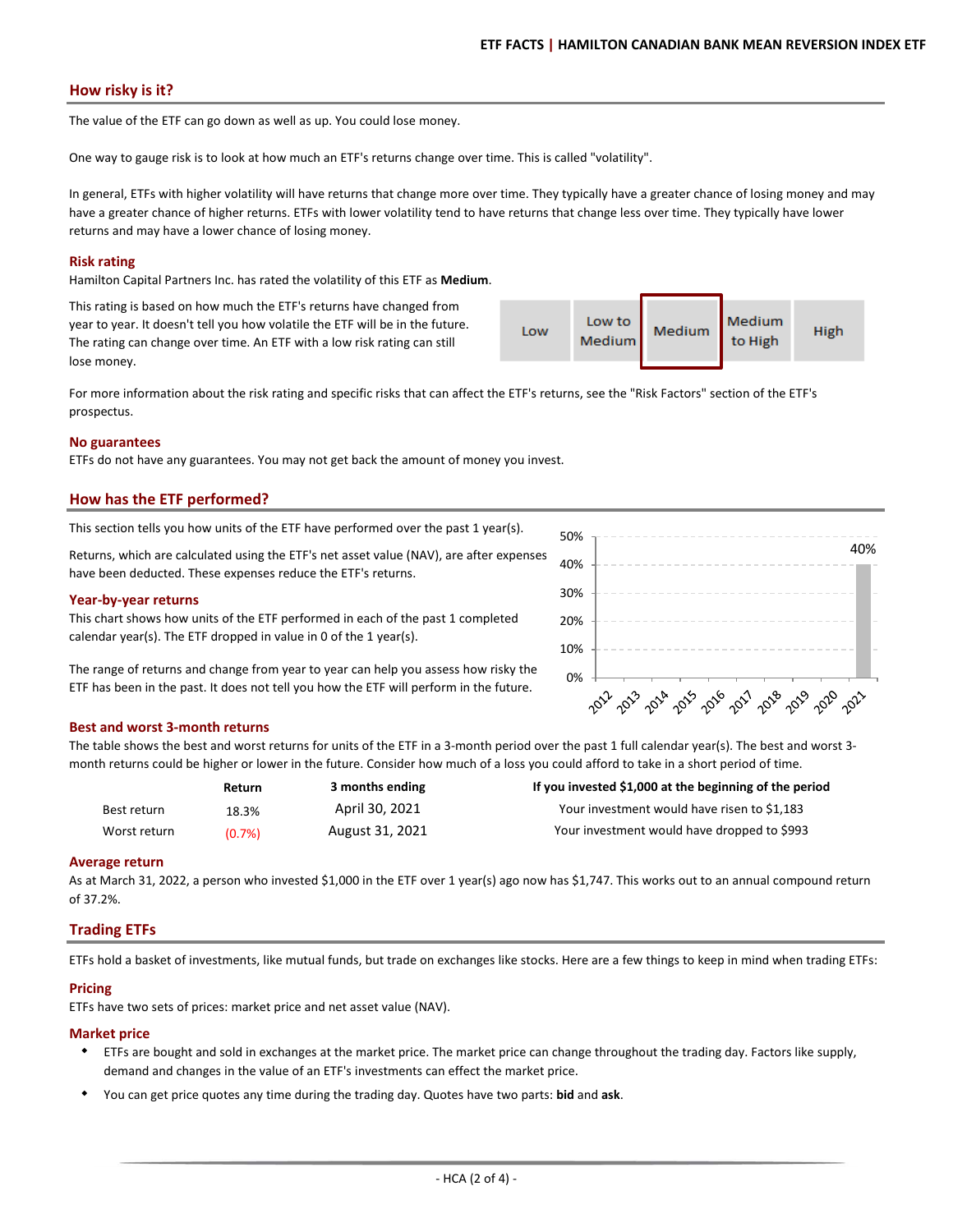- $\bullet$ The bid is the highest price a buyer is willing to pay if you want to sell your ETF units. The ask is the lowest price a seller is willing to accept if you want to buy ETF units. The difference between the two is called the "**bid‐ask spread**".
- $\bullet$ In general, a smaller bid‐ask spread means the ETF is more liquid. That means you are more likely to get the price you expect.

# **Net asset value (NAV)**

- Like mutual funds, ETFs have a NAV. It is calculated after the close of each trading day and reflects the value of an ETF's investments at that point in time.
- $\bullet$ NAV is used to calculate financial information for reporting purposes ‐ like the returns shown in this document.

## **Orders**

There are two main options for placing orders: **market orders** and **limit orders**. A market order lets you buy or sell units at the current market price. A limit order lets you set the price at which you are willing to buy or sell units.

## **Timing**

In general, market prices of ETFs can be more volatile around the start and end of the trading day. Consider using a limit order or placing a trade at another time during the trading day.

# **Who is this ETF for?**

#### **Investors who:**

- Seek regular (monthly) dividend income with modest long‐term capital growth
- Want exposure to a portfolio of Canadian bank equities
- $\bullet$ Are comfortable with medium investment risk (i.e., can handle the ups and downs of the markets)

# **A word about tax**

In general, you'll have to pay income tax on any money you make on an ETF. How much you pay depends on the tax laws where you live and whether or not you hold the ETF in a registered plan, such as a Registered Savings Plan (RSP) or a Tax-Free Savings Account (TFSA).

Keep in mind that if you hold your ETF in a non-registered account, distributions from the ETF are included in your taxable income, whether you get them in cash or have them reinvested.

## **How much does it cost?**

This section shows the fees and expenses you could pay to buy, own and sell units of the ETF. Fees and expenses, including any trailing commissions, can vary among ETFs.

Higher commissions can influence representatives to recommend one investment over another. Ask about other ETFs and investments that may be suitable for you at a lower cost.

#### **1. Brokerage commissions**

You may have to pay a commission every time you buy and sell units of the ETF. Commissions may vary by brokerage firm. Some brokerage firms may offer commission‐free ETFs or require a minimum purchase amount.

#### **2. ETF expenses**

You don't pay these expenses directly. They affect you because they reduce the ETF's returns.

As of December 31, 2021, the ETF's expenses were 0.60% of its value. This equals \$6.00 for every \$1,000 invested.

|                                                                                                       | Annual rate (as a % of the ETF's value) |
|-------------------------------------------------------------------------------------------------------|-----------------------------------------|
| Management expense ratio ("MER")                                                                      | 0.58%                                   |
| This is the total of the ETF's management fee and operating expenses. Hamilton Capital waived some of |                                         |
| the ETF's expenses. If it had not done so, the MER would have been higher.                            |                                         |
| Trading expense ratio ("TER")                                                                         | 0.02%                                   |
| These are the ETF's trading costs.                                                                    |                                         |
| <b>ETF Expenses</b>                                                                                   | 0.60%                                   |